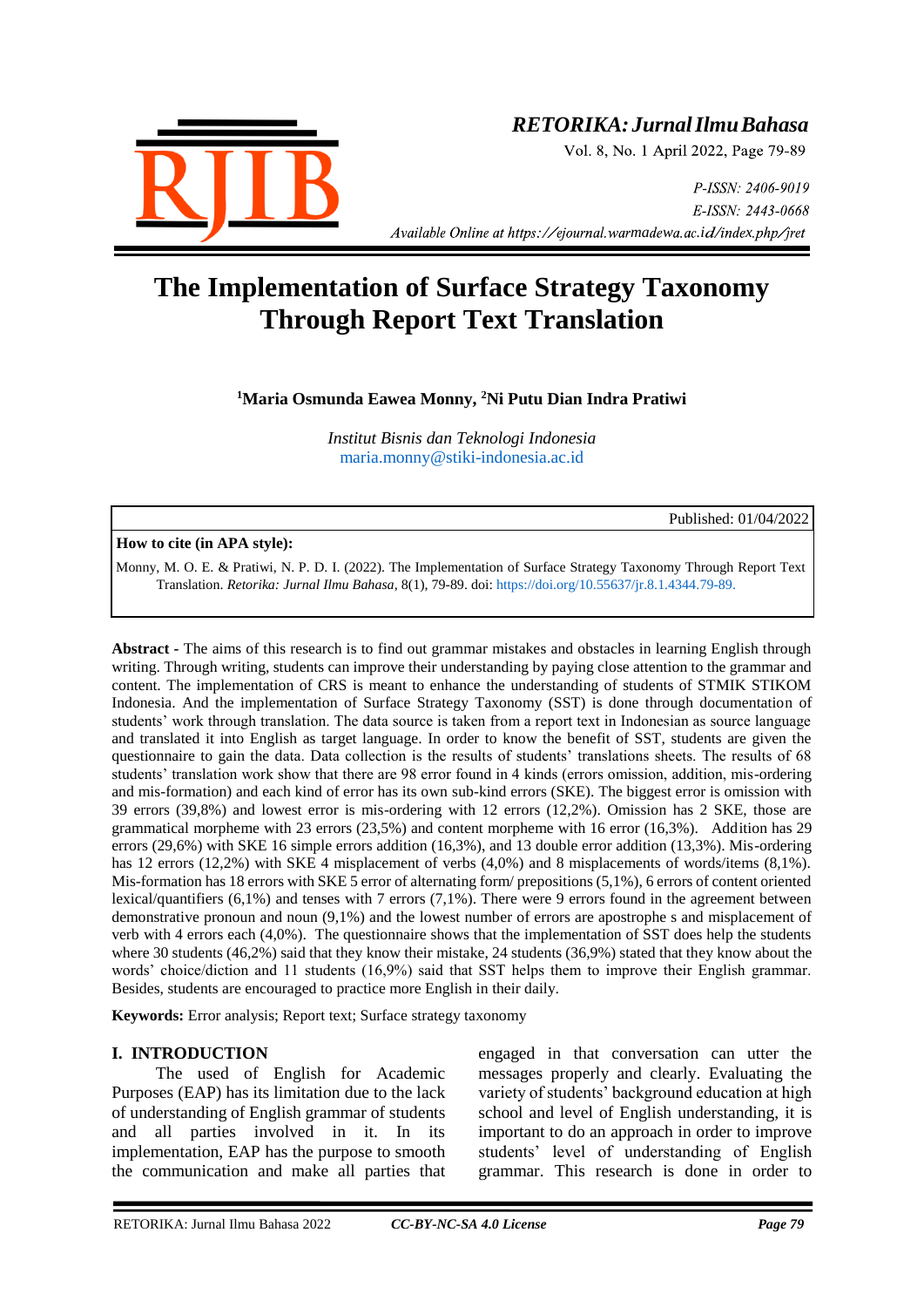measured level of understanding and writing skill of report text of students of STMIK STIKOM through the implementation of EAP. According to [\(Hyland, Ken and Shaw, 2016\),](#page-10-0) the term of (EAP) consists of language research and its instruction that has the focus on communication needs dan practices of individual in its academic context. The improvement of writing skill can be done through Surface Strategy Taxonomy (SST). The implementation of SST is important to be done in order to improve students' level of understanding on English grammar and for the making of lesson plan that based on students' need. Nowadays, English is used in the learning process at the college and in the future at workplace. The method of this research is documentation from students' work of translation on report text from Indonesian (source language) to English (target language) for its quantitative data and for the qualitative, the data is taken from the questioner about the implementation of SST.

The research regarding Surface Strategy Taxonomy first was done by [\(Rusmiati, 2019\)](#page-10-0) with the title Surface Strategy Taxonomy on Foreign Language Writing: A Study on Verb Tense Usage. This research focuses on error analysis of verbs in tenses of second semester of Writing II, English Department of STAIN Gajah Putih Takengon. The results of this research shows that out of 8 narrative texts, out of 4 errors, 3 errors were done by the students, those are addition 11 errors, omission 13 errors and misformation 62 errors. While mis-ordering was not found there. Second research was done research was done by [\(Monny, 2019\)](#page-10-1) with the title Improvement of English Grammar Understanding Using ERWRT for STMIK STIKOM Indonesia's Students. This was classroom action research that was done in 2 cycles with the implementation of error analysis. The cycles were done in midsemester examination and final semester examination. The results of cycle 1 with 6 topics those were (1) subject pronouns; (2) preposition of place; (3) simple present tense; (4) agreement of subject and verb; (5) agreement of numbers and nouns and (6) simple past tense. The result of cycle 1 shows that out of 36 students there were 18 students failed because they did not get 55 as the passing score. On cycle 2 there were 5 additional topics those (1) article; (2) object pronouns; (3) time division (AM/PM); (4) telling time and (5) modal verbs. Results of cycle 2 showed that all students got the score above the passing score. While third research was done by [\(Maolida, Elis](#page-10-0) 

Homsini and Cantikka, 2021) with the title Writing Error Based on Surface Structure Taxonomy: A Case of Indonesian EFL Students' Personal Letters. The object of this research was 22 students of Cianjur High School. The result shows that from 86 data, the errors done by students were 25 addition, 20 omission, 19 misformation and 4 mis-ordering.

This research evaluates errors of English grammar using Error Analysis where students are given a report text di Indonesian as source language and they must translate it into English as target language. According to [\(James, 2013\),](#page-10-0) error analysis is the process of determining the incidence, nature, causes and consequences of unsuccessful language. In other words, the purpose of the implementation error analysis is to know the errors done by students. Furthermore, according to Catfrod in [\(Nord, 2018\),](#page-10-0) translation may be defined as follows: the replacement of textual material in one language (SL) by equivalent material in another language (TL). By giving the report text in Indonesian the students will have the opportunity to translate it into English. From 4 language skills, writing is one of the skills that was not really mastered by the students due to lack of vocabularies and literary routine. English as it is implemented as a foreign language in Indonesia has come out with the evidence that lots of students find it difficult to express their opinion or ideas through writing. According to Tyner (2016,12), writing is the act of putting your thoughts on paper, and the quality of your thoughts largely determines the quality of your writing. The aims of this research is to find out grammar mistakes and obstacles in learning English through writing.

Furthermore, in this research, the errors in English will be examined using Surface Strategy Taxonomy. Surface Structure Taxonomy is taxonomy description proposed by Dulay, Burt and Krashen in 1982. According to [\(James,](#page-10-0)  2013), this taxonomy as being based on 'the ways surface structures are altered'. Surface Structure Taxonomy examines 4 errors those are omission, addition, mis-ordering and mis-formation. The results of this study will help the lecturers to find out which kinds of grammatical error are really facing by students so there will be improvement for teaching strategy and teaching sources to improve better understanding of English grammar and English proficiency.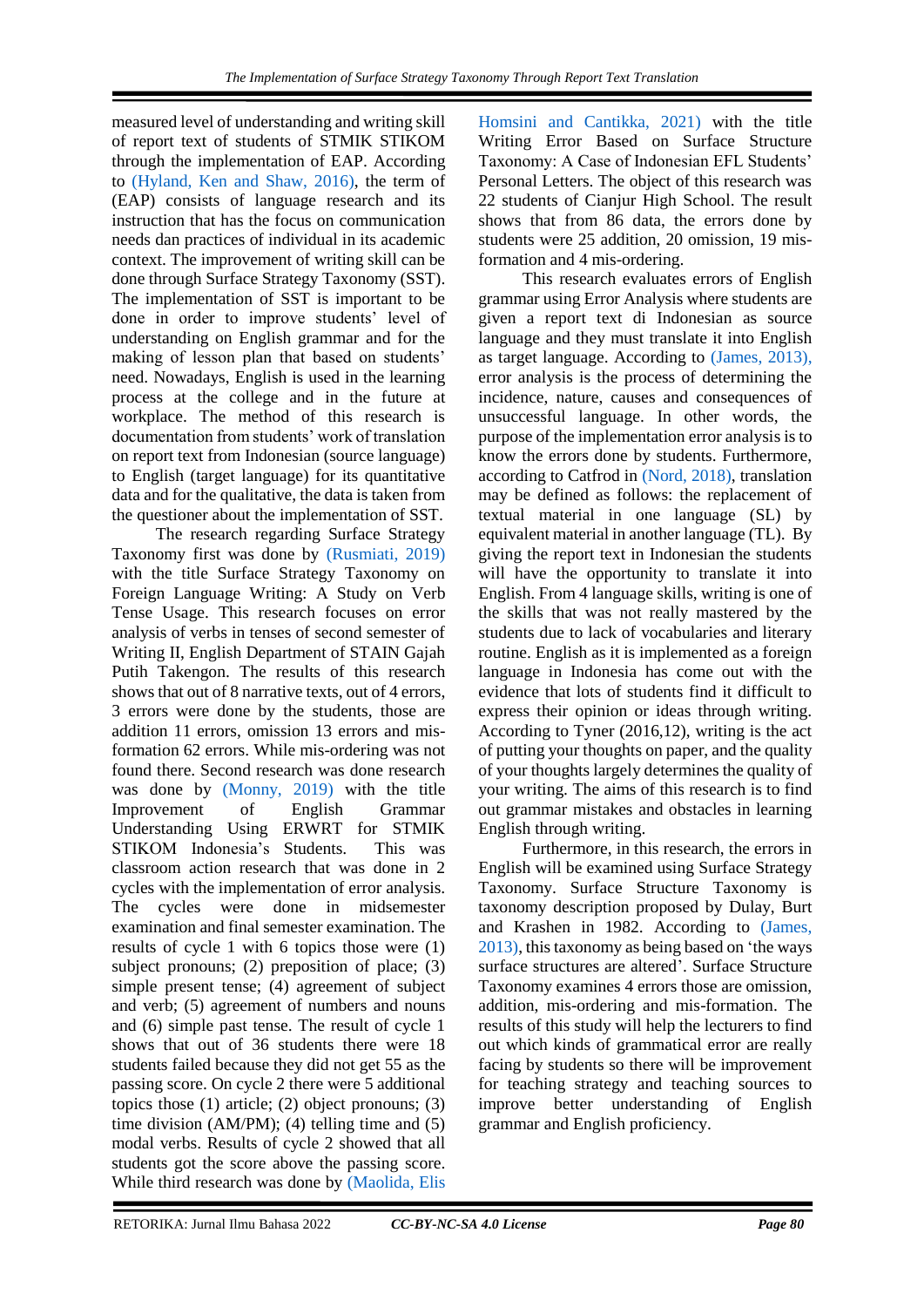# **1 II. METHOD**

This research applied mixed method research because the data will be examined based on its qualitative and quantitative data. According to [\(Leavy, 2017\),](#page-10-0) Mixed Methods Research (MMR) involves collecting and integrating quantitative and qualitative data in a single project and therefore may result in a more comprehensive understanding of the phenomenon under investigation. This is a problem-centred approach to research in which methods and theories are used instrumentally, based on their applicability to the present study. According to [\(Taylor, Steven J., Majoire, Robert,](#page-10-0)  and DeVault, 2016), qualitative researchers are concerned with how people think and act in their everyday lives. Qualitative research has been described as naturalistic. This means that researchers adopt strategies that parallel how people act in the course of daily life, typically interacting with informants in a natural and unobtrusive manner. Furthermore, according to [\(Stockemer, 2019\),](#page-10-0) quantitative research is the primary tool to establish empirical relationships. However, it is less well-suited to explain the constituents or causal mechanism behind a statistical relationship.

Based on its methodology, mixed method research will be based on combining deductive and inductive to gain qualitative and quantitative data and integrate the set of data with the same method. This approach is appropriate because this research has the purpose to describe, explain, or evaluate specifically it will be useful dealing with complex problems. This research is done in order analyse grammar error. Quantitative is used to know the numbers of errors while qualitative data is used to interpret and explain grammar's errors done by the students. Besides, data qualitative is taken from the questioner that were given to the students in order to know the benefit of SST. Quantitative data of this research is a report text with the title "Ethnics in Indonesia" as part of the reading on  $10<sup>th</sup>$  meeting with the topics "Custom and Traditions". Furthermore, data will be gathered and classify then analyse based on the error of each sentence. First, element of each sentence is analysed using the main constituent. Second, the selected sentences then grouped based on grammar error using Surface Strategy Taxonomy. Third, grammar's error then corrected by using proper English grammar and translation. Text from source language is used as the source for correction. The examples of data analysing can be seen in table below:

| 1 acre 1:10 and 1 mail ; 2011- |                                |                                |                   |  |  |
|--------------------------------|--------------------------------|--------------------------------|-------------------|--|--|
| Category                       | Description                    | Example                        | Correct sentence  |  |  |
| Omission                       | The absence of an item that    | She sleeping                   | She is sleeping / |  |  |
|                                | must appear in a well-formed   |                                | <b>She</b><br>was |  |  |
|                                | utterance                      |                                | sleeping          |  |  |
| <b>Additions</b>               | The presence of an item that   | We didn't went                 | We did not go     |  |  |
|                                | must not appear in well-       | there                          | there             |  |  |
|                                | formed utterance               |                                |                   |  |  |
| Misinformation                 | The use of a wrong form of the | The dog ated the               | The dog ate the   |  |  |
|                                | morpheme or structure          | chicken                        | chicken           |  |  |
| Mis-ordering                   | The incorrect placement of a   | What <b>daddy</b><br><b>is</b> | What is daddy     |  |  |
|                                | morpheme or group of a         | doing                          | doing?            |  |  |
|                                | morpheme in an utterance       |                                |                   |  |  |

Table 1. Data Analyzing

Next step is analysing the errors and writing the proper translation. Errors in this research will be used for making of lesson plans. The number of participants of this research is 65 students of Class AB – English II. The method of this research is shown in picture 1 below:



Graphic 1. Data Collection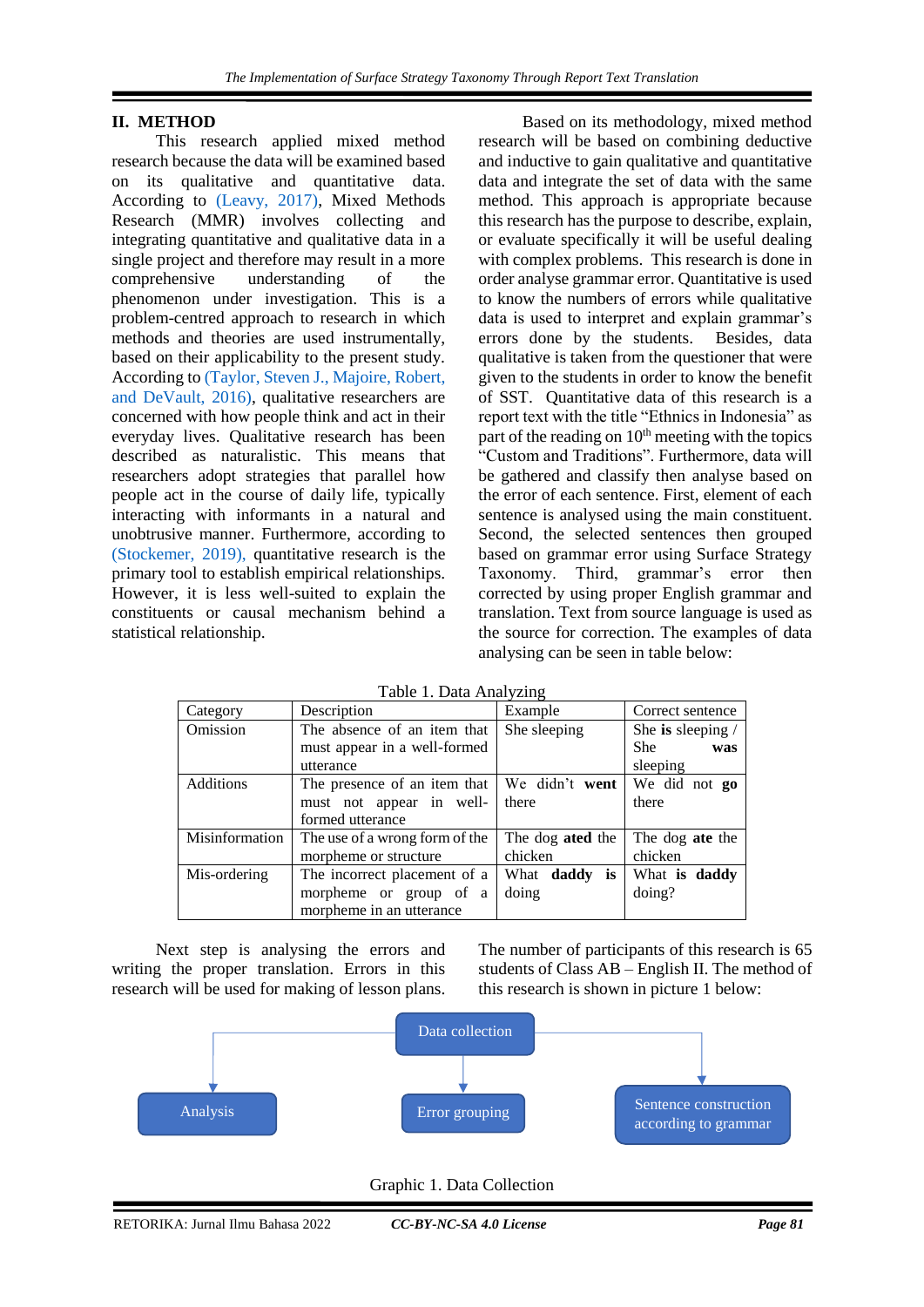Data collecting techniques is done through questioner and library research. Furthermore, Johnson and [\(Chaudhary, Muhammad and](#page-10-0)  Alzahrani, 2020) explained that, an interview is a data-collection method in which an interviewer (the researcher or someone working for the researcher) asks questions of an interviewee (the research participant). While, [\(Creswell, 2014\),](#page-10-0) stated literary studies are taken from public documents (e.g., newspapers, minutes of meetings, official reports) or private documents (e.g., personal journals and diaries, letters, emails). Documentation of this research is done through the collecting of students work through translation. While, the data collecting using questioner is listed as follows:

|          | Table 2. Questionary                                                                 |
|----------|--------------------------------------------------------------------------------------|
|          | Questioners                                                                          |
| Name     |                                                                                      |
|          |                                                                                      |
| Day/Date |                                                                                      |
|          | 1. Based on your experience, is it difficult to learn English?                       |
|          |                                                                                      |
|          |                                                                                      |
| .        |                                                                                      |
|          | 2. If 'Yes", what are the difficulties you have encountered?                         |
|          |                                                                                      |
|          |                                                                                      |
|          |                                                                                      |
|          |                                                                                      |
|          | 3. In your opinion, does the implementation of Surface Strategy Taxonomy help you to |
|          | improve your English grammar? How does it help you?                                  |
|          |                                                                                      |
|          |                                                                                      |
|          |                                                                                      |

# **III. RESULT AND DISCUSSION**

The implementation of SST was done by giving the student a report with the title "Suku di Maluku". 65 students were asked to translate the text from Indonesian (source language) to English (target language). This was part of the topics of  $10<sup>th</sup>$  meeting about Custom and Tradition. The students were not allowed to use any online application for the translation. This must be done in order to gain valid data. From the data collection there were 98 errors in the sentences. The data then analysed using SST that can be explain as followed:

# **Error Analysis Using Surface Strategy Taxonomy**

Qualitative data of this research was taken from the translation of the students. Data collecting showed that there 4 errors found, those were omission, addition, mis-ordering and misformation. Furthermore, the data is analysed and presented as follows:

1. Omission

Omission errors in this research are grammatical morpheme and content morphemes. The data can be shown in table 3 below:

| Kinds of Omission | Source Language    | Students'          | Proper translation     | Number of |
|-------------------|--------------------|--------------------|------------------------|-----------|
| Error             | text               | translation        |                        | errors    |
| Grammatical       | ini<br>Suku-suku   | This<br>tribes has | These tribes<br>have   | 23        |
| morpheme          | memiliki           | varieties<br>many  | varieties<br>many      |           |
|                   | keragaman<br>yang  | be<br>cannot       | be<br>cannot           |           |
|                   | tiada<br>duanya,   | compared,<br>very  | compared,<br>very      |           |
|                   | sangat otentik dan | authentic          | and authentic and have |           |
|                   | memiliki kearifan  | local<br>have      | wisdom<br>local<br>in  |           |
|                   | local di dalam     | wisdom in they     | their life.            |           |
|                   | identitas          | life.              |                        |           |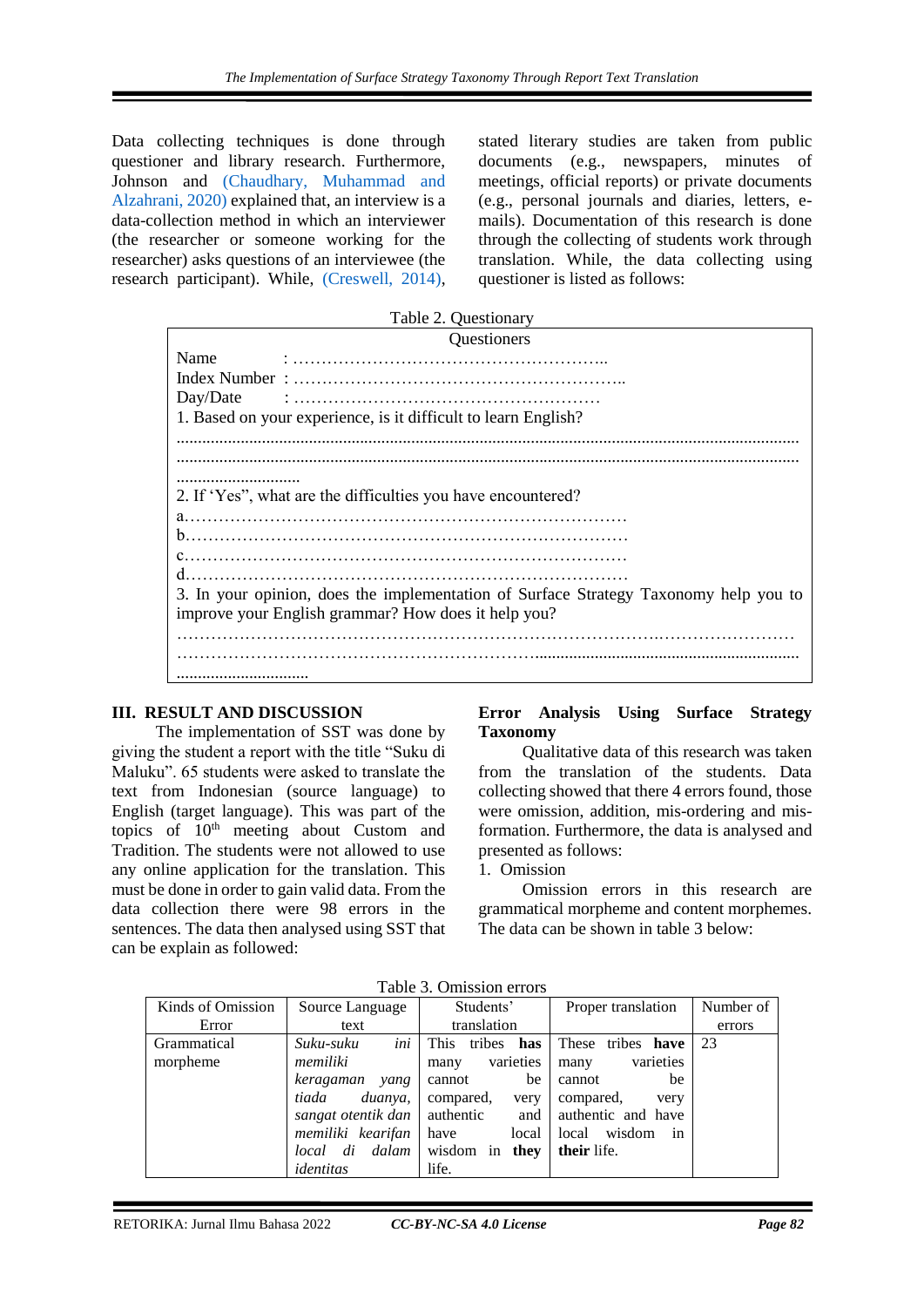|                  | kehidupan<br>mereka.                                                                                                                                                                                                                                                   |                                                                                                                                                                                                                                       |                                                                                                                                                                                                                                               |    |
|------------------|------------------------------------------------------------------------------------------------------------------------------------------------------------------------------------------------------------------------------------------------------------------------|---------------------------------------------------------------------------------------------------------------------------------------------------------------------------------------------------------------------------------------|-----------------------------------------------------------------------------------------------------------------------------------------------------------------------------------------------------------------------------------------------|----|
|                  | Kain<br>ini<br>wajid<br>oleh<br>digunakan<br>setiap laki-laki di<br>Suku<br>Huaulu<br>sebagai<br>tanda<br>inisasi                                                                                                                                                      | This cloth must<br>wear by the male<br>of Huaulu ethnic<br>as the sign of<br>maturity                                                                                                                                                 | This cloth has to be<br>worn by every man<br>of Huaulu ethnic as<br>the sign of maturity.                                                                                                                                                     |    |
| Content morpheme | kedewasaan.<br>Indonesia terdiri<br>dari ribuan suku<br>dan<br>etnis yang<br>menempati<br>seluruh Nusantara<br>Namun, di masa<br>modern<br>ini<br>tengkorak<br>tidak<br>lagi<br>dijadikan<br>property upacar,<br>mereka<br>menggantinya<br>dengan tempurung<br>kelapa. | Indonesia consist<br>of<br>thousand<br>of<br>tribe and ethnic<br>that<br>occupy<br>Nusantara<br><b>But</b><br>in<br>this<br>modern era, the<br>skull is not used as<br>ceremony<br>property<br>and<br>replace<br>by<br>coconut shell. | Indonesia<br>consists<br>of<br>thousands<br>of<br>tribes and ethnics<br>that<br>occupy<br>Nusantara<br>However, in this<br>modern<br>the<br>era.<br>skull is not used as<br>ceremony's<br>property<br>and<br>replaced<br>by<br>coconut shell. | 16 |
|                  | Baileo merupakan<br>tempat yang tidak<br>hanya sakral bagi<br>keberadaan Suku<br>Huaulu.<br>namun<br>mutifungsi<br>juga<br>sebagai<br>tempat<br>diadakannya<br>berbagai kegiatan<br>desa.                                                                              | Baileo<br>not<br>as<br>sacred place for<br>Hualua Ethnic but<br>also<br>a<br>multifunction<br>place for many<br>village activities.                                                                                                   | Baileo is not as<br>sacred place<br>for<br>Hualua Ethnic but<br>also a multifunction<br>place<br>for<br>many<br>village's activities.                                                                                                         |    |

Based on the data, sub kind errors of omission was grammatical morpheme as shown in the use of: 1) possessive adjective. The example of error was "….have local wisdom in **they** life", which the proper translation is "….have local wisdom in **their** life." ; 2) agreement between demonstrative pronoun and noun, the example of error was "**these** tribe has…." Which the proper translation is "**this** tribe has…." and 3) construction of passive voice where the construction of the sentence must use auxiliary verb/modal verbs dan been/being/be + verb 3. The example of error was "This cloth **must wear** by **the male** of….", which the proper translation is "This cloth has to be worn by every man…,".

While for the second sub kind error of omission was content morpheme. The errors found were 1) agreement between noun and verb, for example in the sentence "Indonesia **consist** of…", the proper translation is "Indonesia **consists** of…", 2) using correct to be, for example : "Baileo **not** only a scared place….", with the proper translation is "Baileo **is not** only a sacred place….", and 3) apostrophe s (that shows possessiveness), for example in the sentence "… as **ceremony** property and **replace** by coconut shell.", with the proper translation is "…as **ceremony's** property and …...."

# 2. Addition

There were 2 kinds or error found for addition, those were simple addition error and double addition errors. The examples of errors can be seen in table 4 below:

| ------            |                 |             |                    |           |  |
|-------------------|-----------------|-------------|--------------------|-----------|--|
| Kinds of addition | Source Language | Students    | Proper translation | Number of |  |
| error             | 'ext            | translation |                    | errors    |  |
|                   |                 |             |                    |           |  |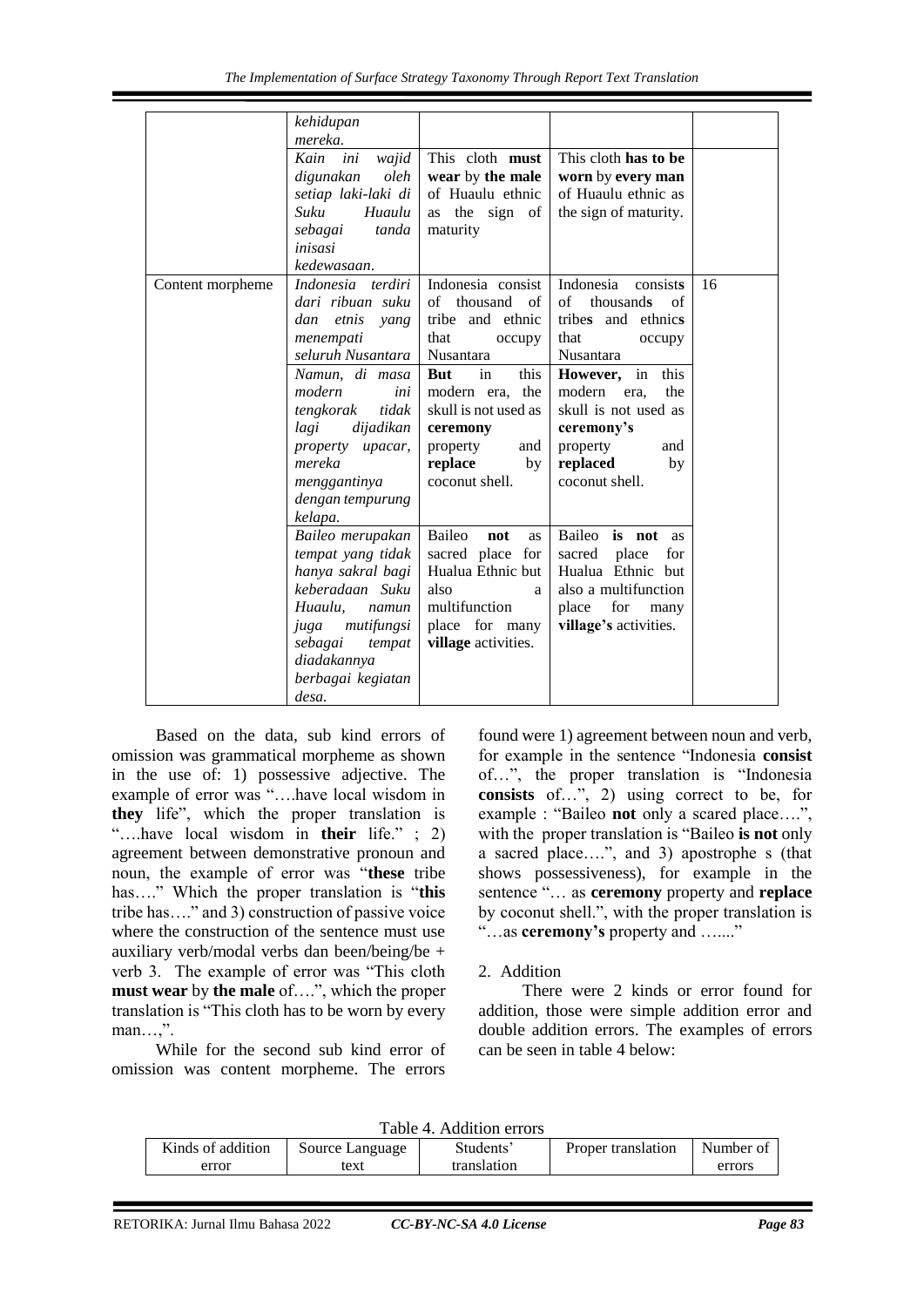| Simple<br>Error | Addition | Suku<br>Naulu<br>memiliki beberapa<br>tradisi yang unik<br>dan<br>cukup<br>menyeramkan<br>untuk diterapkan<br>dalam kehidupan<br>moderen<br>Suku<br>Huaulu                                                                  | Naulu<br>Ethnic<br>ownd<br>some<br>traditions<br>which<br>are quite unique<br>and scary to be<br>applied in<br>this<br>modern life.<br>Huaulu Ethnic is a                                      | Naulu Ethnic owns<br>traditions<br>some<br>which<br>quite<br>are<br>unique and scary to<br>be applied in this<br>modern life.                                                          | 16 |
|-----------------|----------|-----------------------------------------------------------------------------------------------------------------------------------------------------------------------------------------------------------------------------|------------------------------------------------------------------------------------------------------------------------------------------------------------------------------------------------|----------------------------------------------------------------------------------------------------------------------------------------------------------------------------------------|----|
|                 |          | adalah suku asli<br>Maluku<br>yang<br>sangat dihormati<br>seluruh<br>oleh<br>penduduk<br>Pulau<br>Seram                                                                                                                     | real native ethnic<br>of Maluku that is<br>respected by all<br>the<br>people<br>in<br>Seram Island.                                                                                            | Huaulu Ethnic is a<br>native<br>ethnic<br>of<br>Maluku<br>that<br><i>is</i><br>respected by all the<br>people in Seram<br>Island.                                                      |    |
| Double<br>Error | Addition | Beberapa<br>dari<br>suku-suku<br>ini<br>diantaranya<br>adalah<br>Suku<br>Huaulu<br>yang<br>tinggal di utara<br>Pulau Seram dan<br>Suku Naulu yang<br>menempati<br>wilayah<br>pesisir<br>selatan<br>Pulau<br>worship Seram.  | of these<br>Some<br>tribes-tribes, let<br>say Hualau<br><b>us</b><br>Ethnic that live in<br>north of Seram<br>Island and Naulu<br>Ethic that live in<br>the south seashore<br>of Seram Island. | of<br>Some<br>these<br>tribes, for example<br>Hualau Ethnic that<br>lives in north of<br>Seram Island and<br>Naulu Ethic<br>that<br>lives in the south<br>seashore of Seram<br>Island. | 13 |
|                 |          | Mereka<br>percaya<br>bahwa roh-roh ini<br>memiliki pengaruh<br>dalam<br>besar<br>kehidupan<br>manusia, sehingga<br>layak<br>untuk<br>mereka<br>sembah<br>dan puja.                                                          | They believe that<br>this spirit-spirit,<br>have big influence<br>to human life so<br>they are must be<br>prayed<br>and<br>worship.                                                            | They believe that<br>these spirits, have<br>great influence to<br>human's life<br>SO <sub>1</sub><br>they are must be<br>prayed and worship.                                           |    |
|                 |          | <b>Baileo</b><br>memiliki<br>banyak<br>tiang<br>penyangga<br>yang<br>diberi<br>biasanya<br>hiasan<br>ukiran<br>yang menunjukkan<br>bahwa<br>Baileo<br>adalah<br>rumah<br>istimewa<br>yang<br>dibandingkan<br>rumah lainnya. | Baileo<br>is<br>has<br>many pillars that<br>has the decoration<br>carving<br>of<br>that<br>showed Baileo is<br>special house<br>a<br>compared to other<br>house.                               | Baileo has many<br>pillars that have the<br>decoration<br>οf<br>carving<br>that<br>showing Baileo is a<br>special<br>house<br>compared to other<br>houses.                             |    |

Based on the data, for addition errors, there were 2 sub kind errors, those were simple addition error and double addition error. The errors for simple addition errors the used of main verb, for example in the sentence, "Naulu Ethnic **ownd** some traditions which are quite unique and scary to be applied in this modern life." Proper translation for that sentence is "Naulu Ethnic **owns** some traditions which are quite unique and scary to be applied in this modern life.". second sub kind error was double adjective which is not effective or redundancy for example in the sentence "Huaulu Ethnic is a **real native** ethnic of Maluku that is respected by all the people in Seram Island'. Proper translation of the sentence is "Huaulu Ethnic is a **native** ethnic of Maluku that is respected by all the people in Seram Island.".

While for Double Addition Error, the data showed that there were 2 sub kind errors, those were double nouns and double verbs. The example of double nouns was "They believe that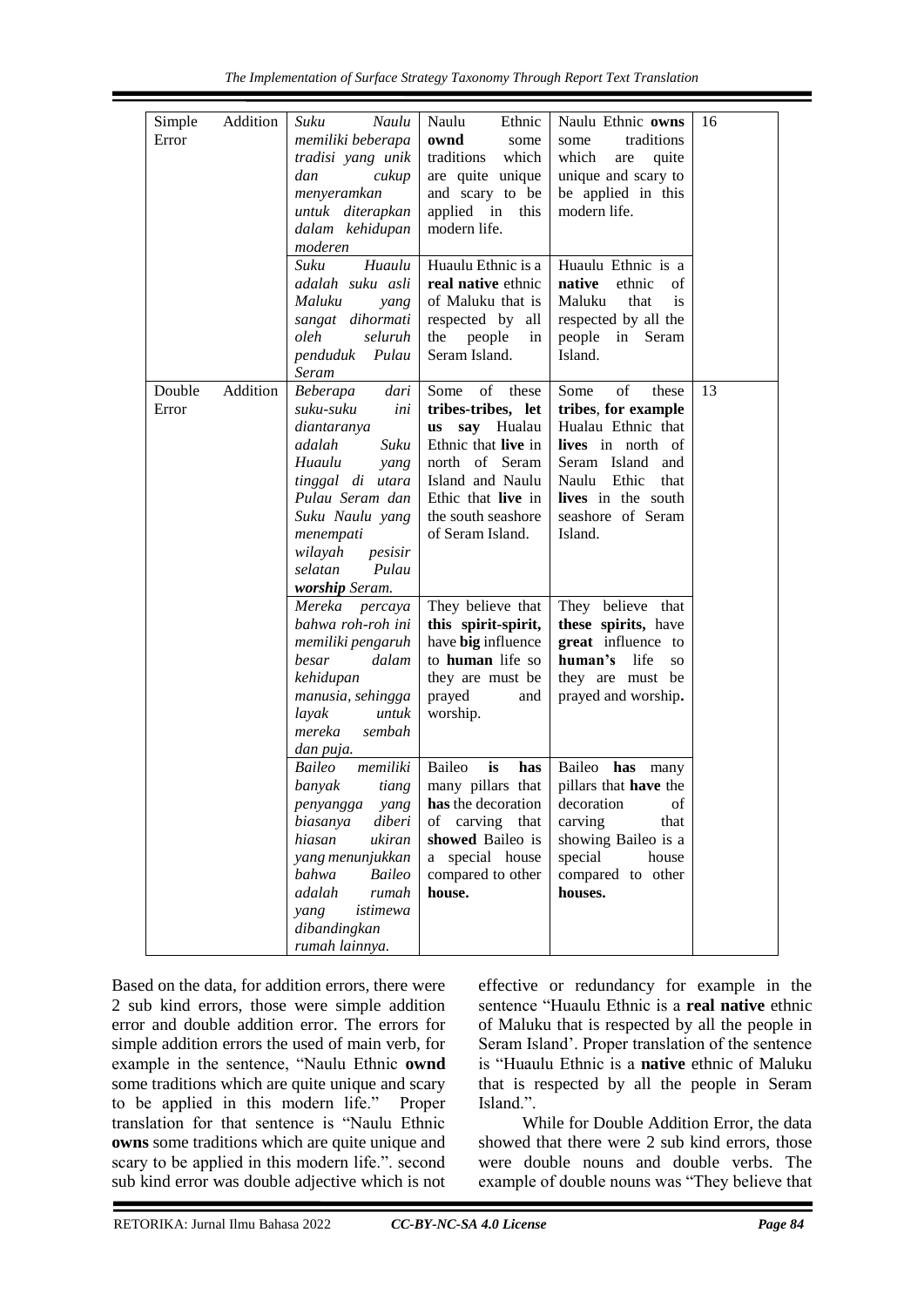**this spirit-spirit,** have **big** influence to **human** life so they are must be prayed and **worship**. The proper translation is "They believe that **these spirits,** have **great** influence to **human's** life so they are must be prayed and **worship for**". While for the example of double verbs was "Baileo **is has** many pillars that **has** the decoration of carving that **showed** Baileo is a special house compared to other **house.** The proper translation

is **"**Baileo **has** many pillars that **have** the decoration of carving that **showed** Baileo is a special house compared to other **houses.**

# 3. Mis-ordering

There were 2 sub kind errors of misordering, those misplacement of verbs dan misplacement of items/words. The examples of the errors found can be seen in table 5 below:

| of<br>mis-<br>Kinds<br>ordering error | Source Language<br>text                                                                                                                                                                 | Students'<br>translation                                                                                                                                            | Proper translation                                                                                                                                                | Number of<br>errors |
|---------------------------------------|-----------------------------------------------------------------------------------------------------------------------------------------------------------------------------------------|---------------------------------------------------------------------------------------------------------------------------------------------------------------------|-------------------------------------------------------------------------------------------------------------------------------------------------------------------|---------------------|
| of<br>Misplacement<br>verbs           | Secara<br>umum.<br>Baileo berbentuk<br>seperti<br>rumah<br>panggung.<br>seiring<br>Namun<br>perkembangan<br>jaman, ritual ini<br>diganti<br>pun<br>sebuah<br>dengan<br>tempurung kelapa | Commonly,<br>Baileo shaped is<br>like a stage house.<br>But because of<br>era development,<br>ritual<br>this<br>replaced is by<br>coconut shell in<br>every pillar. | Commonly, Baileo<br>is shaped like a<br>stage-house<br>However, due to<br>globalization, this<br>ritual is replaced by<br>coconut<br>shell<br>in<br>every pillar. | $\overline{4}$      |
|                                       | pada<br>setiap<br>tiangnya.                                                                                                                                                             |                                                                                                                                                                     |                                                                                                                                                                   |                     |
| of<br>Misplacement<br>item/word       | Di salah<br>satu<br>Baileo,<br>sudut<br>terdapat<br>satu<br>ruangan<br>yang<br>biasanya<br>dijadikan ruangan<br>privasi<br>berupa<br>kamar tidur.                                       | In one corner of<br>Baileo, there is a<br>room that is used<br>as room private<br>as bedroom                                                                        | of<br>In one corner<br>Baileo, there is a<br>that<br>room<br><i>is</i><br>commonly used as<br>private room that<br>has the function as<br>bedroom                 | 8                   |
|                                       | Suku<br>Haulu<br>menggunakan<br>ruangan ini untuk<br>memasak<br>dan<br>kegiatan<br>rumah<br>tangga lainnya.                                                                             | Huaulu Ethnic use<br>this<br>for<br>room<br>cooking and other<br>activity<br>households.                                                                            | Huaulu Ethnic uses<br>this<br>for<br>room<br>cooking and other<br>households'<br>activities.                                                                      |                     |

Table 5. Mis-ordering errors

Based on the data collecting, there were 2 sub kind errors of mis-ordering, those were misplacement of verbs that can be seen in the sentence "Commonly, Baileo **shaped is** like a stage house", with the proper translation is "Commonly, Baileo **is shaped** like a stagehouse". While second error was misplacement of items/words. The example of error was "Huaulu Ethnic **use** this room for cooking and other **activity households.**'. Proper translation of this

sentence is "Huaulu Ethnic **uses** this room for cooking and other **households' activities.**".

# 4. Mis-formation

There were 3 sub kinds errors for misformation, those were alternating form (preposition), content oriented lexical (quantifiers); and tenses. The examples of errors can be seen in table 6 below:

| Kinds<br>of     | mis- Source Language | Students'   | Proper translation                                          | Number of |
|-----------------|----------------------|-------------|-------------------------------------------------------------|-----------|
| formation error | text                 | translation |                                                             | errors    |
| Alternating     | form <i>Dengan</i>   |             | <i>menaiki</i>   Climbing a stair   By climbing a stair   5 |           |
| (preposition)   | sebuah<br>tangga,    |             | with the size $1.5$ with the size of 1.5                    |           |
|                 | berukuran            |             | $\vert$ meters; in there is $\vert$ meters; on top of it,   |           |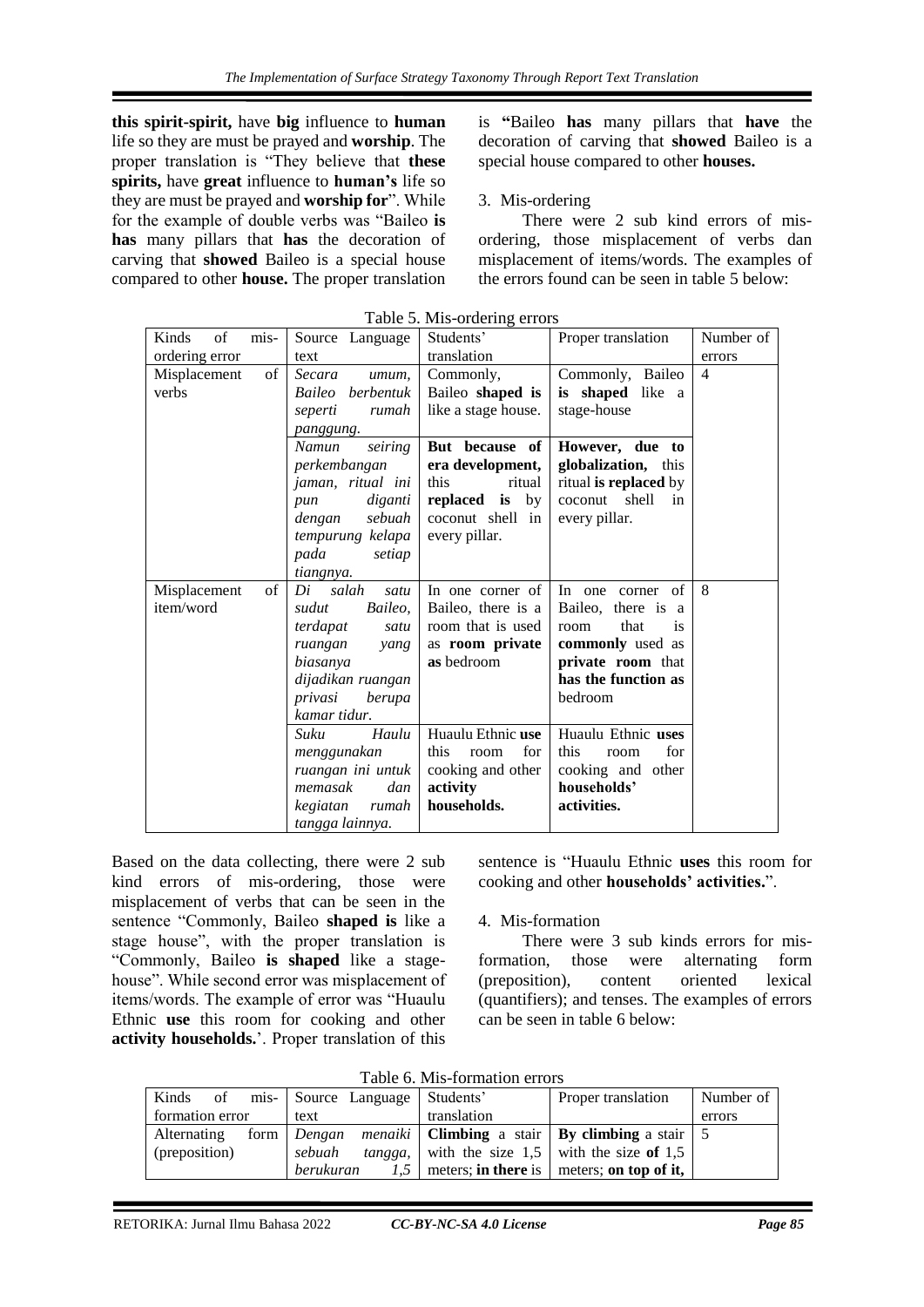|                                                 | meter, ternyata di<br>atas adalah ruang<br>utama Baileo yang<br>merupakan tempat<br>berkumpulnya<br>seluruh<br>warga<br>desa.                                                                                                                                                                                           | main<br>οf<br>room<br>Baileo that is a<br>for<br>room<br>gathering of all<br>village people.                                                                                                                                                                                     | there is main room<br>of Baileo which is<br>used for gathering<br>of all villagers.                                                                                                                                                                                                              |                |
|-------------------------------------------------|-------------------------------------------------------------------------------------------------------------------------------------------------------------------------------------------------------------------------------------------------------------------------------------------------------------------------|----------------------------------------------------------------------------------------------------------------------------------------------------------------------------------------------------------------------------------------------------------------------------------|--------------------------------------------------------------------------------------------------------------------------------------------------------------------------------------------------------------------------------------------------------------------------------------------------|----------------|
|                                                 | Suku<br>Hualu<br>menggunakan<br>ruang ini untuk<br>dan<br>kegiatan<br>rumah<br>tangga<br>lainnya                                                                                                                                                                                                                        | Huaulu Ethnic use<br>this room to cook<br>and<br>other<br>activities<br>households.                                                                                                                                                                                              | Huaulu Ethnic uses<br>this<br>room<br>for<br><b>cooking</b> and other<br>households'<br>activities.                                                                                                                                                                                              |                |
| Oriented<br>Content<br>Lexical<br>(quantifiers) | Huaulu<br>Suku<br>adalah suku asli<br>Maluku<br>yang<br>sangat dihormati<br>oleh<br>seluruh<br>penduduk<br>Pulau<br>Seram.<br>Namun demikian,<br>kata<br>terasing<br>masih melekat di<br>kehidupan mereka<br>karena<br>adanya<br>beberapa tradisi<br>kuno yang mereka<br>pertahankan tetap<br>berada di hidup<br>mereka | Huaulu Ethnic is<br>native of Maluku<br>that is<br>highly<br>respected by the<br>entire people in<br>Seram Island.<br>But,<br>the<br>word<br>isolated<br>is<br>still<br>attached to their<br><b>live</b> because of<br>few old tradition<br>that they preserve<br>in their live. | Huaulu Ethnic is<br>native of<br>Maluku<br>that<br>is<br>highly<br>respected<br>by<br>all<br><b>people</b> in<br>Seram<br>Island.<br>However, the term<br>"isolated" is<br>still<br>attached to their life<br>because some of the<br>ancient traditions<br>are still preserved<br>in their life. | 6              |
| Tenses                                          | Mata pencaharian<br>mereka<br>utama<br>adalah berkebun<br>dan berburu                                                                                                                                                                                                                                                   | Their<br>main<br>occupation<br>is<br>faming<br>and<br>hunting                                                                                                                                                                                                                    | Their<br>main<br>occupation<br>are<br>farming and hunting                                                                                                                                                                                                                                        | $\overline{7}$ |
|                                                 | Pada masa lalu,<br>Suku Huaulu juga<br>mendirikan Baileo<br>sebagai<br>tempat<br>diadakan upacara<br>lain<br>dan<br>penentuan strategi<br>sebelum<br>perang<br>melawan kekuatan<br>musuh                                                                                                                                | In<br>the<br>past,<br>Huaulu<br>Ethnic<br>also build Baileo<br>as the place for<br>other<br>ceremony<br>and<br>strategy<br>decision<br>before<br>fighting<br>against<br>the enemy.                                                                                               | In the past, Huaulu<br>Ethnic also built<br>Baileo as the place<br>for<br>other<br>ceremonies and for<br>strategy<br>war<br>decision before they<br>fought with their<br>enemy.                                                                                                                  |                |

Based on the data colleting, sub kind errors of mis-formation were alternating form (preposition) hay can be in the sentence "Huaulu Ethnic **use** this room **to cook** and other **activities households**". The proper translation of the sentence is "Huaulu Ethnic **use** this room **for cooking** and other **households' activities".** Second sub kind error content oriented lexical (quantifiers). The error was shown in the sentence "**But**, the **word** isolated is still attached to their **live** because of **few old tradition** that they **preserve** in their **live**". The proper translation of the sentence is "**However,** the **term**

"isolated" is still attached to their **life** because **some of the ancient traditions are still preserved** in their **life**". Third sub kind error was tenses, where found in the used of verb. The example of error was in the sentence "In the past, Huaulu Ethnic also **build** Baileo as the place for other **ceremony** and strategy decision before fighting against **the** enemy." The proper translation is "In the past, Huaulu Ethnic also **built** Baileo as the place for other **ceremonies** and for war strategy decision before they fought with **their** enemy. ".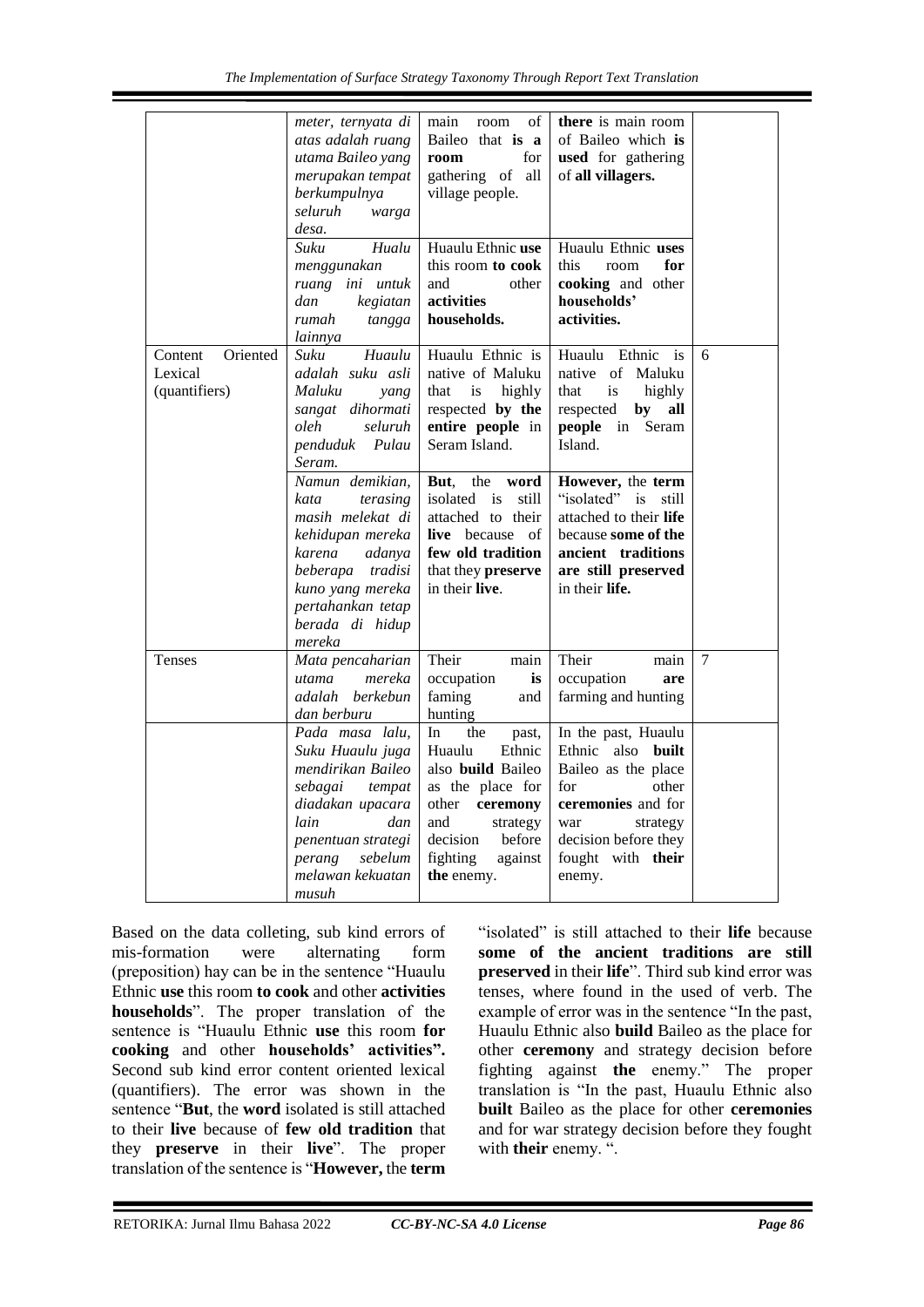#### 5. Comparison of 4 Errors

The errors stated above then can be complied as follows as shown in table 5 below:

| Kinds of error:                 | Sub-kind of error:                                                                                                 | Number<br>of | Total       |
|---------------------------------|--------------------------------------------------------------------------------------------------------------------|--------------|-------------|
|                                 |                                                                                                                    | Error:       | kinds of    |
|                                 |                                                                                                                    |              | error       |
| Omission:                       | possessive adjective                                                                                               | $6(6,1\%)$   | 23          |
| Grammatical morpheme            | agreement                                                                                                          | 9 (9,1%)     | (23,5%)     |
|                                 | demonstrative pronoun                                                                                              |              |             |
|                                 | between noun                                                                                                       |              |             |
|                                 | Construction of passive                                                                                            | $8(8,1\%)$   |             |
|                                 | voice                                                                                                              |              |             |
| Content morpheme                | agreement<br>between                                                                                               | $7(7,1\%)$   | 16          |
|                                 | noun and verb                                                                                                      |              | $(16,3\%)$  |
|                                 | using correct "to be"                                                                                              | $5(5,1\%)$   |             |
|                                 | apostrophe s                                                                                                       | 4 (4,0%)     |             |
| <b>Total Number of Omission</b> | 39 (39,8%)                                                                                                         |              |             |
| <b>Errors</b>                   |                                                                                                                    |              |             |
| Addition:                       | main verb                                                                                                          | $9(9,1\%)$   | 16          |
| Simple Error Addition           | Double adjectives                                                                                                  | $7(7,1\%)$   | $(16,3\%)$  |
| Double Error Addition           | Double nouns                                                                                                       | $5(5,1\%)$   | 13          |
|                                 | Double verbs                                                                                                       | $8(8,1\%)$   | (13,3%)     |
| <b>Total Number of Addition</b> | 29 (29,6%)                                                                                                         |              |             |
| <b>Errors</b>                   |                                                                                                                    |              |             |
| Mis-ordering:                   | Misplacement of verb                                                                                               | $4(4,0\%)$   | 12          |
|                                 | Misplacement<br>$% \left( \left( \mathcal{A},\mathcal{A}\right) \right) =\left( \mathcal{A},\mathcal{A}\right)$ of | $8(8,1\%)$   | $(12,2\%)$  |
|                                 | words/items                                                                                                        |              |             |
| Mis-formation                   | form<br>Alternating                                                                                                | $5(5,1\%)$   | 18          |
|                                 | (preposition)                                                                                                      |              | $(18, 4\%)$ |
|                                 | Content<br>Oriented                                                                                                | $6(6,1\%)$   |             |
|                                 | Lexical (quantifiers)                                                                                              |              |             |
|                                 | tenses                                                                                                             | $7(7,1\%)$   |             |
|                                 |                                                                                                                    |              |             |

The data in table above showed that the biggest total error was found for omission with 39 errors (39.8%) while the smallest number of errors was mis-ordering with total 12 errors (12,2%). While for sub kind errors, the biggest number of errors were agreement between demonstrative pronoun and noun and main verb with 9 errors each (9,1%). While for the smallest number of errors were found in apostrophe s and misplacement of verb with 4 errors each (4,0%). According to Meier (2014), "When a sample has more than 30 observations, the normal distribution can be used in place of the t distribution." The formula is :  $t =$  $(x - \mu) / [s/\sqrt{n}]$  where : x is sample mean,  $\mu$  is population mean, s is sample standard deviation and  $\sqrt{(n)}$  is sample size. Furthermore, the data of 4 error and sub kind errors can be seen in graphic 2 below: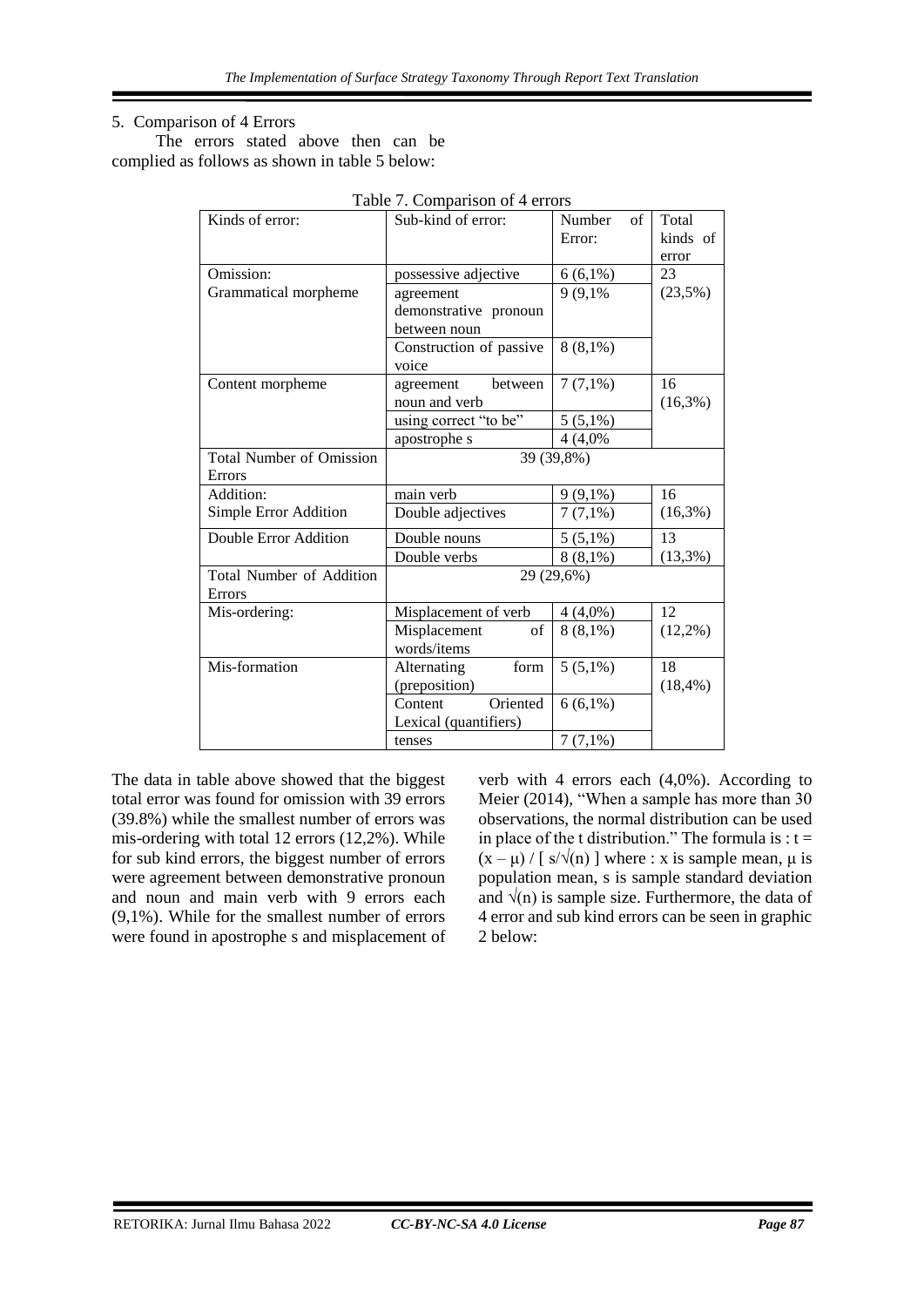

Graphic 2. Kinds and number of Errors and Sub Kind Errors

# **Factors that influence Students' English Grammar Understanding**

The data gathered from questioner was used for qualitative data. First question, "Based on your experience, is it difficult to learn English? The answers of 65 students were: 23 students (35,4%) said "very difficult"; 22 students (33,8%) said "quite difficult" and 20 students (30,8%) said "difficult". Second question: If 'Yes", what are the difficulties you have encountered? The answers were: 1) 18 students (27,7%) said don't have enough vocabularies; 2) 16 students (24,6%) stated it is difficult to practice English; 3) 10 students (15,4%) mentioned about irregular changes of verbs in English; 4) feel ashamed if made mistake in communication was answered by 9 students

(13,8%); 5) 7 students (10,8%) said that they don't know how to pronounce the words correctly and 6) 5 students (7,7%) said that they don't have time. For last question:" In your opinion, does the implementation of Surface Strategy Taxonomy help you to improve your English grammar? How does it help you? ". The answers were: 1) 30 students (46,2%) stated it helps them to know their errors; 2) 24 students (36,9%) said SST helps them to choose correct words based on the context of the sentence and 3) 11 students (16,9%) stated that it helps them because they have better understanding of English grammar.

Further explanation of the factors that influenced students' English grammar understanding can be seen in the graphic 3 below: